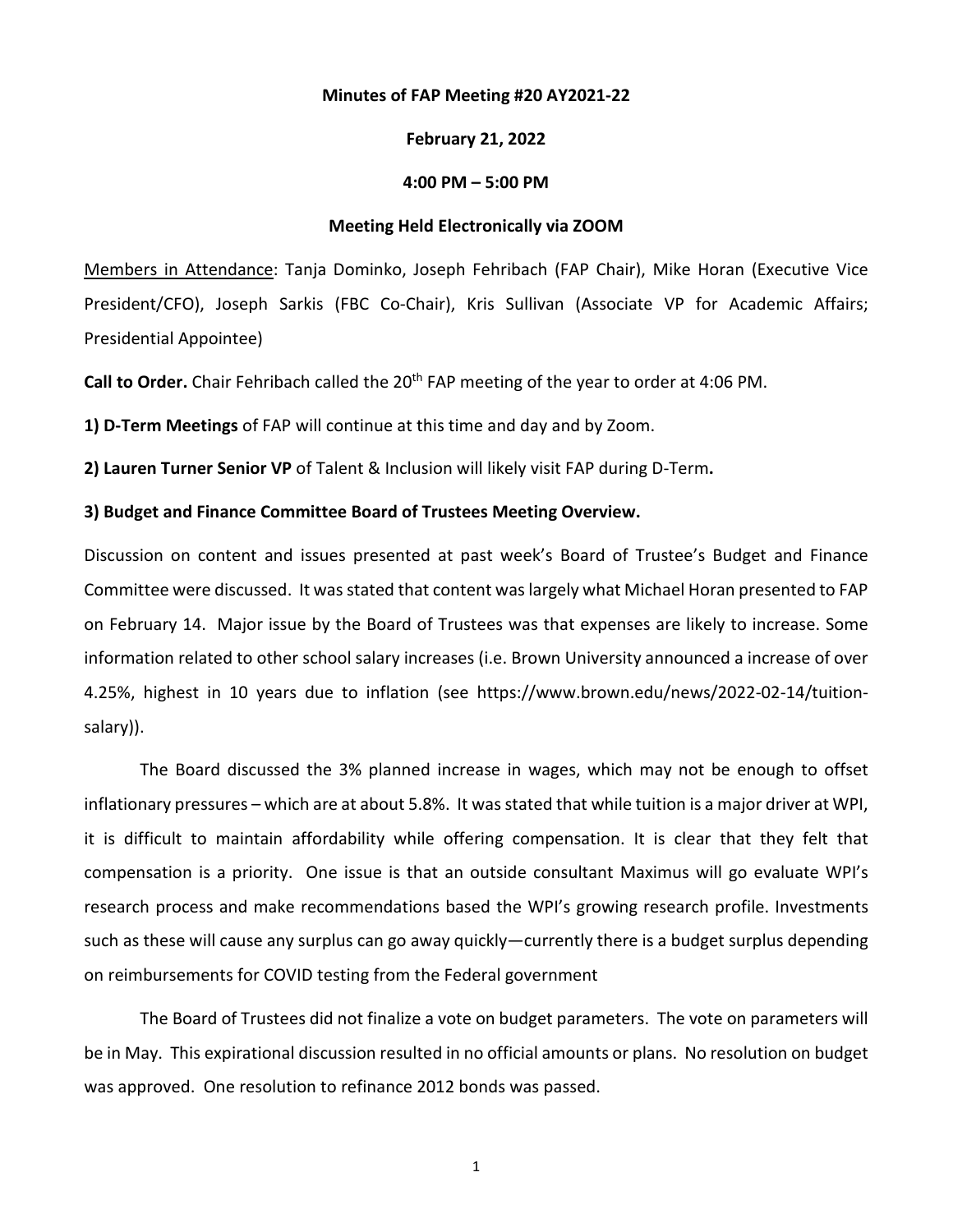The Boston Consortium made an audit for the support process for research—they had a number of findings to make it better. What worked 4-5 years ago is not working well. One of these findings is bringing Maximus to consult on the research process. They will interview PI's and support staff and use their best practices to recommend new system and fine tune what we do. They are likely to mostly focus on support structure, different pre-reward, post-reward process and is it appropriately staffed and are the right controls in place.

Intellectual property (IP) will also be investigated and the process of leasing out licenses. There is a question on whether IP management and best practices being followed. Many of the patents and licensing agreements are specialized and beyond the technical expertise of in house council, creating the need for external counsel to consult with WPI.

Discussion on the Retirement Benefits did not occur at the Board of Trustees meeting. It was viewed as an important issue by FAP. The Coache survey showed it was a major issue with faculty. There was discussion and it was stated that a holistic perspective is needed considering all the tradeoffs with compensation, benefits, and other university needs.

The board discussed plans for the cogeneration plant. The discussion although some of it was financial also went in a direction on faculty and students benefiting for teaching and research. The power plant discussion included it use as a "living research lab". It is a 40 year deal there was a cautiousness associated with this decision and the debt financing. There will be a couple faculty and students on the co-generation committee. If this plan does not work, there are concerns of funding Stratton and Kaven renovations.

News was discussed that faculty will benefit with additional hires beyond those approved for this year. There was an agreement to hire 7 additional lines were approved today with a total of 31 lines approved. It is assumed that all positions will start to begin in the Fall 2022. 17 TTT and 4 TRT were originally approved. Growth in student body was part of the reason, but the overall four year number did not change significantly so there was a perspective that it was also investment for the future. There was a concern in the shift of courses taken by students. Incoming students tend take more introductory courses. Thus introductory course requirements have increased significantly—whereas previously students with Advanced Placement (AP) credit would start at upper level courses.

2